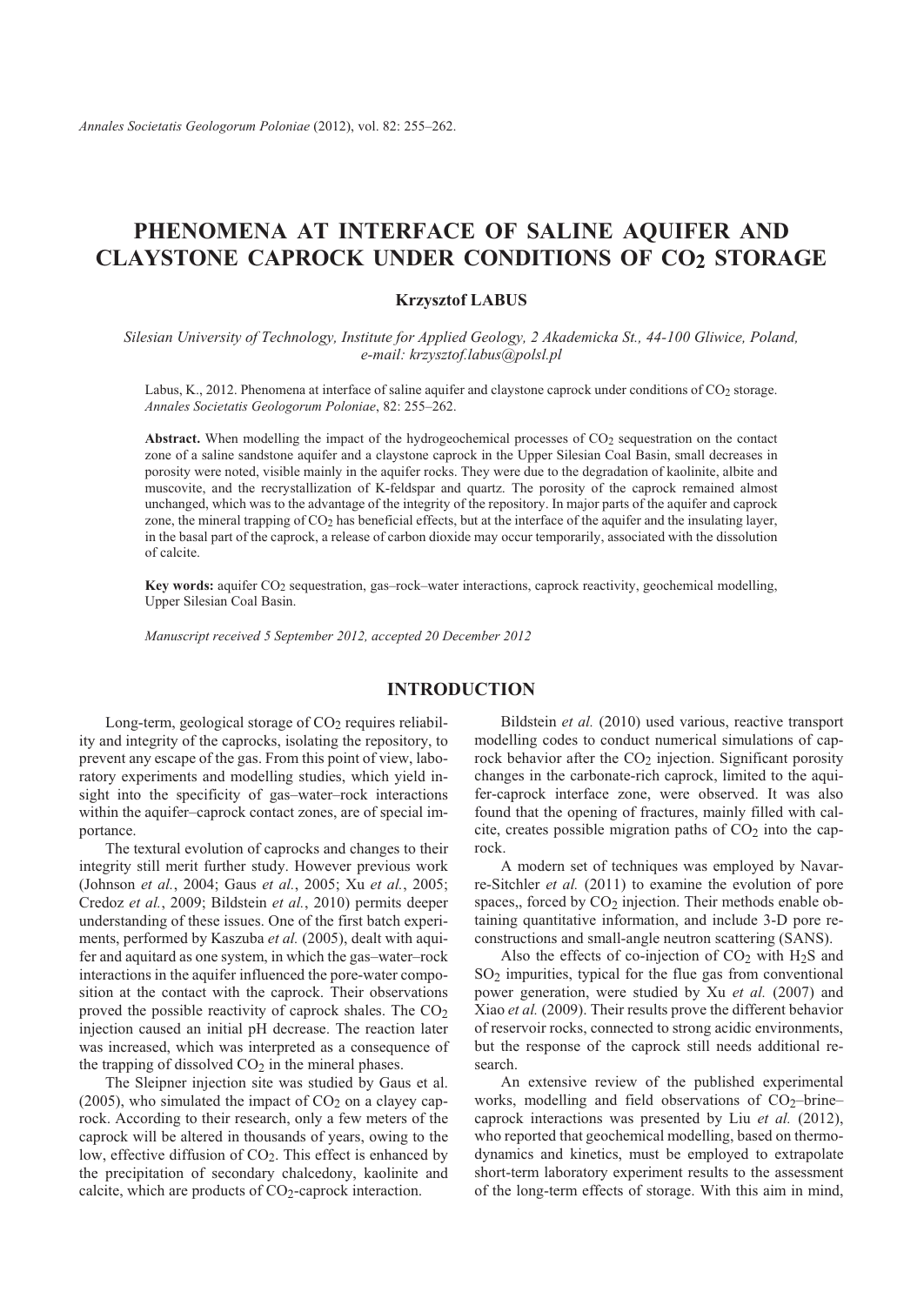

**Fig. 1.** Debowiec Formation in western part of Upper Silesian Coal Basin (USCB) (after Labus, 2005; modified)

the modelling of batch experiments that yielded mineralogical analysis, as well as solution chemistry, will be required.

Evaluation of mineral trapping mechanisms and assessment of storage capacity of the aquifer and caprocks of the Upper Silesian Coal Basin (USCB), based on hydrochemical modelling and experimental tests of rock–water–gas interactions, was done also by Labus and Bujok (2011). Two stages of modelling enabled prediction of the immediate changes in the aquifer and insulating rocks, impacted by the onset of  $CO<sub>2</sub>$  injection, and the assessment of the long-term effects of sequestration. In the sandstone aquifers analyzed, the minerals, able to trap  $CO<sub>2</sub>$ , are dawsonite and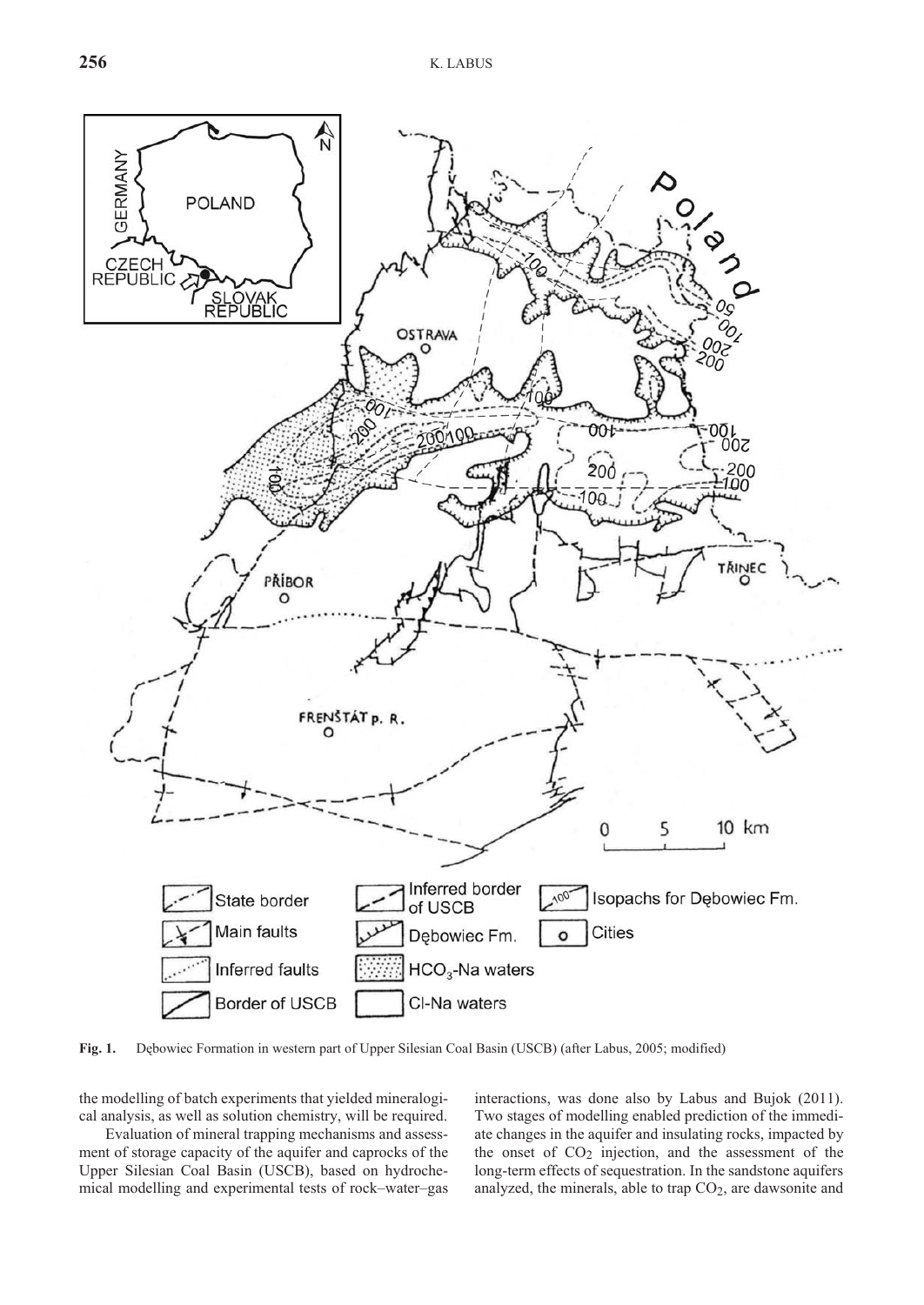**Ta ble 1**

dolomite, while siderite and calcite degrade. The phases, ca- $Al^{3+}$  mg/kg 0.002 0.004  $Fe^{2+}$  mg/kg 41.78 0.7 pH - 6.81 7.37 TDS mg/kg 52848 34311

 $2^2$  mg/kg 4710 5.88  $\text{SiO}_{2(aq)}$  mg/kg 5.44 8.86

 $SO<sub>4</sub><sup>2</sup>$ 

Composition of pore waters in caprock and aquifer, used in computer simulation

Parameter Unit Caprock Aquifer Porosity 0.05 0.13  $fCO<sub>2</sub>$  MPa 4.7 4.7 4.7 T  $\degree$ C 30 30 30 Na<sup>+</sup> mg/kg 19890 12270 K+  $mg/kg$  22.48 5.9  $Ca^{2+}$  mg/kg 3078 964  $\text{Mg}^{2+}$  mg/kg 128.1 105.2  $HCO^{3-}$  mg/kg 110 38.1 Cl<sup>-</sup> mg/kg 24860 20910

pable of mineral trapping of  $CO<sub>2</sub>$  in the cap rocks, are dawsonite, dolomite, and siderite. Mineral trapping capacity for the sand stone aquifers is relatively low at  $1.2$  to  $1.9$  kg  $CO<sub>2</sub>/m<sup>3</sup>$ , with the exception of the Upper Silesian Sandstone Series, at over 6.6 kg  $CO_2/m^3$ . The solubility trapping capacity does not exceed  $4.07 \text{ kg CO}_2/\text{m}^3$ .

The purpose of this study was to determine the behavior of the aquifer rock of the Debowiec Formation (Miocene) and the insulating rocks, in conditions of  $CO<sub>2</sub>$  injection into the geological media, aiming to the gas storage. Modelling was performed for the water-rock-gas system, and the results enabled the evaluation of changes in porosity and permeability of the rocks. These parameters are crucial for the injectivity and also for the safety of  $CO<sub>2</sub>$  geological storage. The sequestration capacity of aquifer and caprocks also was assessed, assuming that the contact zone of the insulating layer with the collector can be regarded as the zone of  $CO<sub>2</sub>$ trapping.

### **GEOLOGICAL SETTING**

The area belongs to the SW part of the Upper Silesian Coal Basin (Fig. 1). The main hydrostructures of the area are the multi-aquifer formations that are Quaternary, Tertiary, and Carboniferous in age. The last two of these might be cosidered for carbon dioxide sequestration. The Tertiary sediments of the Debowiec Conglomerates (Lower Badenian) fill deep depressions at the top of the Carboniferous strata, reaching depths of 700 m b.s.l. in the northern part and up to 1100 m b.s.l. in the southern part, respectively. These sediments are coarse sandstones, conglomerates and breccias that form an aquifer up to 268 m thick. Stagnant waters, mainly of the Cl-Na type and with an average TDS of 35g/l are typical for this structure (Labus, 2005). The in-

Fig. 2. One-dimensional model of aquifer-caprock contact zone in conditions of  $CO<sub>2</sub>$  sequestration

sulating layer (caprock) is composed of mudstones and claystones of the Skawina Formation (Lower Badenian) and is  $500-1100$  m thick. Pressure,  $CO<sub>2</sub>$  fugacity and temperature, relevant to the depths of modelled environments, are presented in Table 1 and Fig. 2.

### **METHODS**

In modelling the reactions and transport in conditions of  $CO<sub>2</sub>$  injection and storage, the Petrasim software was used, based on the TOUGHREACT simulator (Xu et al., 2006). The TOUGH2 package with the ECO2N module was applied (Pruess, 2004; Spycher and Pruess, 2005). Parameters of pore waters (Table 1) for the purpose of modelling were collected during previous research projects (e.g, Labus, 2007; Labus *et al.* 2010; Labus and Bujok, 2011). The chemical composition of waters for kinetic transport models was based on the water-rock equilibria modelling, by means of the Geochemist's Workbench 8 package (Bethke, 2008). Pore waters of Cl-Na type were characterized by mineralization between 34.3 and 52.8  $g/dm<sup>3</sup>$  and with a pH of 6.81 to 7.37.

The composition of mineral assemblages was determined by means of microscopy. Petrographic, planimetric analysis of thin sections was conducted using Axioscope Zeiss Microscope. SEM analyses were performed, with the use of BS 340 Tesla microscope and JSM 630 microscope with EDS Oxford (20 kV). Additional XRD analysis was performed on an HZG-4 X-ray diffractometer. For determining the porosimetric properties of the examined rocks, the Mercury Intrusion Porosimetry (Autopore 9220 Micromeritics Injection Porosimeter) was used. Specific surface areas were calculated, assuming spherical grains of different diameters for the sandstones and fine-grained rocks (Table 2).

The modelling was performed, assuming a hydrostatic regime of formation pressure. Temperature values were estimated on the basis of direct measurements and archival data (e.g. Karwasiecka, 2001). The rate parameters of water-mineral interaction kinetics (constants for modeled reac-

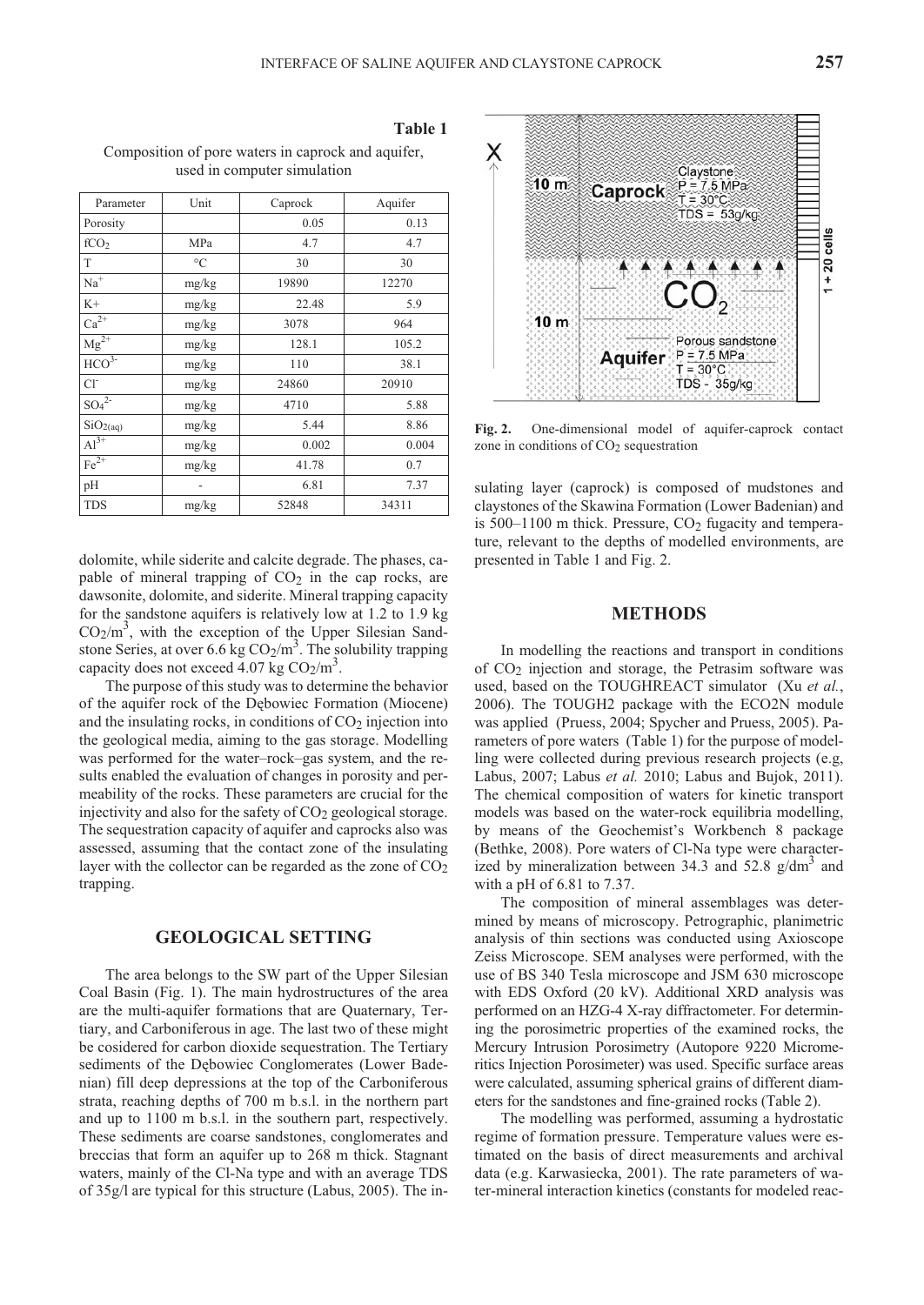| Mineral    | Molar<br>volume<br>$\lceil$ cm <sup>3</sup> /mol] | Molecular<br>weight<br>$\lceil g/mol \rceil$ | Specific surface<br>areas of mineral<br>grains $\lceil$ cm <sup>2</sup> /g] |         | Mineralogical<br>composition<br>$[\%vol]$ |         |
|------------|---------------------------------------------------|----------------------------------------------|-----------------------------------------------------------------------------|---------|-------------------------------------------|---------|
|            |                                                   |                                              | Caprock                                                                     | Aquifer | Caprock                                   | Aquifer |
| Ouartz     | 22.69                                             | 60.08                                        | 226.56                                                                      | 2.27    | 28                                        | 75      |
| K-feldspar | 108.87                                            | 278.33                                       |                                                                             | 7.11    |                                           |         |
| Muscovite  | 140.71                                            | 398.31                                       | 21.96                                                                       | 105.98  | 10                                        |         |
|            |                                                   |                                              |                                                                             |         |                                           |         |

Albite | 100.25 | 262.22 | - | 6.95 | - | 2 Kaolinite 99.52 258.16 1156.49 115.49 30 7 Illite | 138.94 | 383.90 | 1085.75 | 1085.75 | 15 | 3 Calcite | 36.93 | 100.09 | 221.41 | - | 12 | -Gypsum |  $74.69$  |  $172.17$  |  $260.29$  | - | 5 | -

**Ta ble 2**

Rock matrix parameters applied in modelling

| I | J |  |
|---|---|--|

Kinetic rate parameters at  $25^{\circ}$ C

|               | Kinetic rate at 25°C<br>k25<br>$\lceil \text{mol/m}^2 \text{s}^{-1} \rceil$ | Activation energy<br>EA<br>$[J \text{ mol}^{-1}]$ | Kinetic rate at 30°C<br>k30<br>$\lceil \text{mol/m}^2 \text{s}^{-1} \rceil$ |
|---------------|-----------------------------------------------------------------------------|---------------------------------------------------|-----------------------------------------------------------------------------|
| Ouartz        | $1.02 - e - 14$                                                             | 87.6                                              | $1.83 - e - 14$                                                             |
| K-feldspar    | $3.89 - 13$                                                                 | 38.0                                              | $5.01 - e - 13$                                                             |
| Muscovite     | $2.82 - e - 14$                                                             | 22.0                                              | $3.26 \text{·}e-14$                                                         |
| Albite        | $9.12 - e - 13$                                                             | 69.8                                              | $1.45 e-12$                                                                 |
| Kaolinite     | $1.00 - e - 13$                                                             | 22.2                                              | $1.16 - 13$                                                                 |
| <b>Illite</b> | $8.91 - e - 16$                                                             | 14.0                                              | $9.78 - 16$                                                                 |
| Calcite       | $1.55$ e-06                                                                 | 23.5                                              | $1.81 - e - 06$                                                             |
| Gypsum        | $1.62 - e - 03$                                                             |                                                   | $1.63 \text{ -e} - 03$                                                      |

data from Palandri and Kharaka, 2004; except for siderite (data from Steefel, 2001) and recalculated values for  $30^{\circ}$ C



**Fig. 3.** Pressure in vertical distance from injection point, after:  $A - 1$  year and  $B - 20000$  years of storage (black line indicates interface between aquifer (left hand side) and caprock (right hand side)

tions) were taken from the literature (Palandri and Kharaka, 2004) (Table. 3).

Relative permeability of the rock matrix was calculated on the basis of the van Genuchten (1980) model for the liquid phase, and the Corey (1954) model for the gas phase. Capillary pressure was calculated on the basis of the van Genuchten (1980) model.

Modelling was performed in two stages, according to the methodology presented by Labus and Bujok (2011). The first stage was aimed at simulating the immediate changes in the aquifer and insulating rocks, affected by the beginning of  $CO<sub>2</sub>$  injection, lasting for 30 years (a potential lifetime of a single CCS installation); the second enabled assessment of the long-term effects of sequestration  $(20,000 \text{ years})$ . The quality and progress of the reactions were monitored and their effects on formation porosity and sequestration capacity, in form of mineral, residual and the free phase of carbon dioxide, were calculated. The qualitative calibration of numerical models (including the precipitation of secondary minerals and the correction of kinetic parameters), describing the initial stage of injection, was based on the results of the experimental studies.

A model for the vertical migration of  $CO_2$  and its impact on the aquifer–caprock contact zone was achieved by using a one-dimensional scheme (Fig. 2). According to the

model, carbon dioxide is injected into the aquifer in a depth range of  $-750$  to  $-850$  m below the surface. From this level, it can migrate into the layer of caprock, which is 100 m thick. The model represented only the aquifer-caprock contact zone, which was simulated by means of 21 linearly arranged cells. The first cell corresponded to the upper part of the aquifer (roof of the formation), which is  $10 \text{ m}$  thick. The next  $20 \text{ m}$ cells, each  $0.5$  m long, correspond to the caprock layer.

### **RESULTS AND DISCUSSION**

The modelling results revealed that after the injection of  $CO<sub>2</sub>$ , which led to a pressure increase in the aquifer to the level of 12 MPa, and to a gas-saturation of 70% of the pore space, a distinct difference (threshold) of pressures was observed between the aquifer and the caprock (Fig. 3). This difference disappeared with time and decreased from about 4.5 MPa to about 0.3 MPa, after 20 000 years (20 ka). This phenomenon was related rather to an increase of pressures in the caprock level from 7.5 MPa to 11.4 MPa, than to the pressure decline in the aquifer from 12.0 MPa to 11.7 MPa, over the analyzed time of 20 ka.

Within the aquifer, the gas saturation dropped in the time modelled from an initial value of 0.7 to about 0.65, while in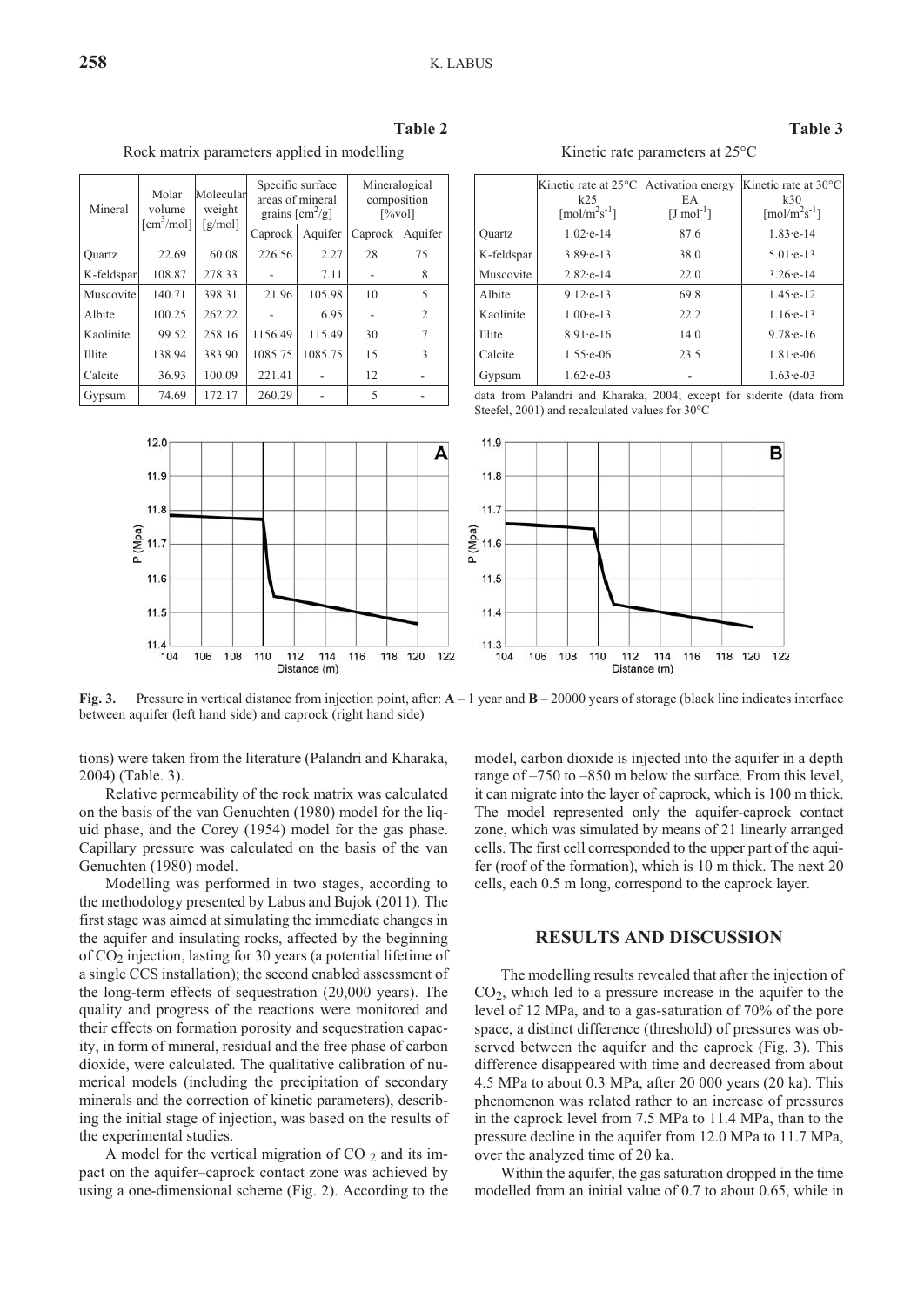

**Fig. 4.** Values of pH in vertical distance from injection point, after  $A - 1$  year,  $B - 20,000$  years of storage (explanations as in Fig. 2)

the caprock it increased from  $0.05$  to  $0.3-0.4$ . Changes in pH had a tendency to rise more sharply in the aquifer than in the pore waters of overlying caprock (Fig. 4). On the basis of the mi croscopic observations and XRD analyses, it was determined that the rock-forming, primary minerals of the aquifer are quartz, feldspars and clay minerals. In the caprock assemblage, the dominant phases were clay minerals and quartz; calcite and gypsum were significant in terms of rock matrix reactivity.

The quantities of minerals, precipitating or dissolving, as a result of the reaction modelled, were varied (Figs 5, 7). Dissolution of calcite, about 40 mol per 1  $m<sup>3</sup>$  of the formation, was observed only in the lower part of the layer of cap- rock, at the contact with the aquifer rocks. In the remaining part of the profile, the precipitation of CaCO<sub>3</sub> is noticeable, as up to  $15 \text{ mol/m}^3$  of the formation (Fig. 5A). A considerable amount of dawsonite, in terms of  $CO<sub>2</sub>$  sequestration to about 140 mol/m<sup>3</sup>, was precipitated only in the aquifer rock (Fig. 5B).

The following phenomena (Fig.  $5D-G$ ) had the greatest importance to the mineralogical and textural changes within the aquifer, during the 20 ka of storage: degradation of: kaolinite (82 mol/m<sup>3</sup>), albite (10 mol/m<sup>3</sup>) and muscovite (8 mol/  $\text{m}^3$ ), and the recrystallization of: K-feldspar r (60 mol/m<sup>3</sup>), and quartz (5 mol/m<sup>3</sup>). The transformations, involving illite (Fig. 5H) and pyrite, played a lesser role.

In the case of the caprock, the transformations in mineralogical composition and structure of the rocks over 20 ka after injection were controlled by the following processes (Figs 5C, H, E, 6): the formation of kaolinite  $(62 \text{ mol/m}^3)$ , and to a lesser extent, illite  $(1.1 \text{ mol/m}^3)$ , and the decomposition of muscovite  $(44 \text{ mol/m}^3)$ , and gypsum. The dissolution of quartz (0.2 mol/m<sup>3</sup>) played a minor role (Fig. 5G).

A decrease in porosity of about  $0.4\%$  (3% relative) to the value of  $12.6\%$ , resulting from a positive balance of the volume of secondary minerals, relative to the original composition of the rocks, was visible only in the aquifer complex (Fig. 7), while in the caprock zone the porosity was constant during the time period analyzed.

After a simulated 20 ka of storage, the final pore space was assumed to be filled with  $CO<sub>2</sub>$  gas and pore water of known (modelled) chemical composition. The maximum values of carbon sequestration in the dissolved phase  $CO<sub>2(aq)</sub>$ were calculated on the basis of a mass fraction  $xCO_{2(aq)}$  in

pore water (Fig. 8A), for a given porosity and water saturation of the pore space. The amount of residual  $CO<sub>2</sub>$ , contained in the pores, was calculated on the basis of gas saturation of the pore space and the known gas density (Fig. 8B). Mineral trapping capacity, the amount of  $CO<sub>2</sub>$  blocked in mineral phases, was assessed, taking into account the unitary volume of modelled rock (UVR), equal to 0.01  $m<sup>3</sup>$  and the primary porosity (before storage), equal to  $n_p$ . The volume of the rock matrix in  $1m<sup>3</sup>$  of formation, measured in UVR units amounted to  $100(1-n<sub>p</sub>)$ . Owing to the modelled re actions, certain quantities of carbonate minerals dissolved or precipitated per each UVR. On this basis, the  $CO<sub>2</sub>$  balance was calculated. The values of  $CO<sub>2</sub>$  sequestration in dissolved, gas and mineral phases after 20,000 years of storage are presented in Table 4.

The amounts of  $CO<sub>2</sub>$ , trapped in the dissolved and residual phases, are the highest in the aquifer (7.2 kg  $CO_2/m^3$ and  $69.8 \text{ kg CO}_2/\text{m}^3$  respectively). This should be attributed partly to a considerable pore space volume, when compared to the cap rock, and the higher gas pressures and subsequently higher gas densities. Furthermore, greater amounts of residual gas in the aquifer were related to the elevated pressure (in comparison to the superjacent cap rock), which in turn was responsible for the higher density of the  $CO<sub>2</sub>$ .

Mineral-trapping capacity for the Debowiec Formation, based on the results of the modelling, was assessed at a level of 6 kg  $CO_2/m^3$ , while in the upper part of the caprock formation it was only 0.5 kg  $CO_2/m^3$ . On the other hand, for the lower part of the caprock (superjacent to the aquifer), a negative value of trapping capacity 1.2 kg  $CO_2/m^3$  was calculated. This means that the process of dissolution of primary carbonate minerals occurs in this zone.

#### **Ta ble 4**

Average values of  $CO<sub>2</sub>$  sequestered in dissolved, residual and mineral phase after 20 ka of storage

| Zone                 | Dissolved phase Residual phase   Mineral phases |       |       |  |
|----------------------|-------------------------------------------------|-------|-------|--|
|                      | $\left(\frac{kg}{m^3}\right)$                   |       |       |  |
| aquifer              | 7.19                                            | 69.8  | 6.0   |  |
| caprock - lower part | 2.55                                            | 20.49 | $-12$ |  |
| caprock - upper part | 2.53                                            | 17 27 | 0.5   |  |

negative value means dissolution of primary carbonate minerals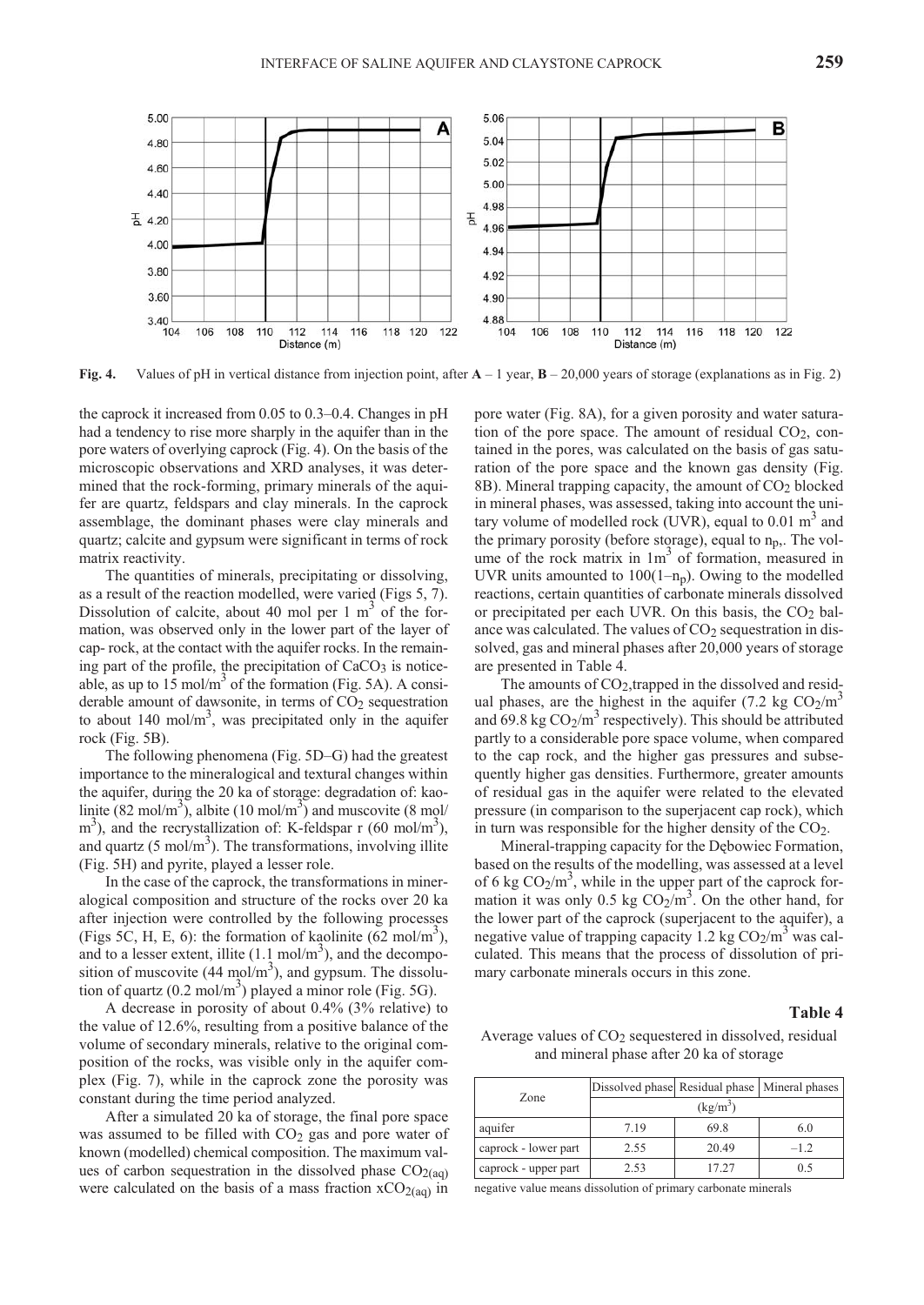

**Fig. 5.** Changes in amounts of minerals (mol/m<sup>3</sup> rock) in vertical distance from injection point after 20,000 years.  $\bf{A}$  – calcite;  $\bf{B}$  – dawsonite;  $C$  – kaolinite;  $D$  – albite;  $E$  – muscovite;  $F$  – K-feldspar;  $G$  – quartz;  $H$  – illite (explanations as in Fig. 2)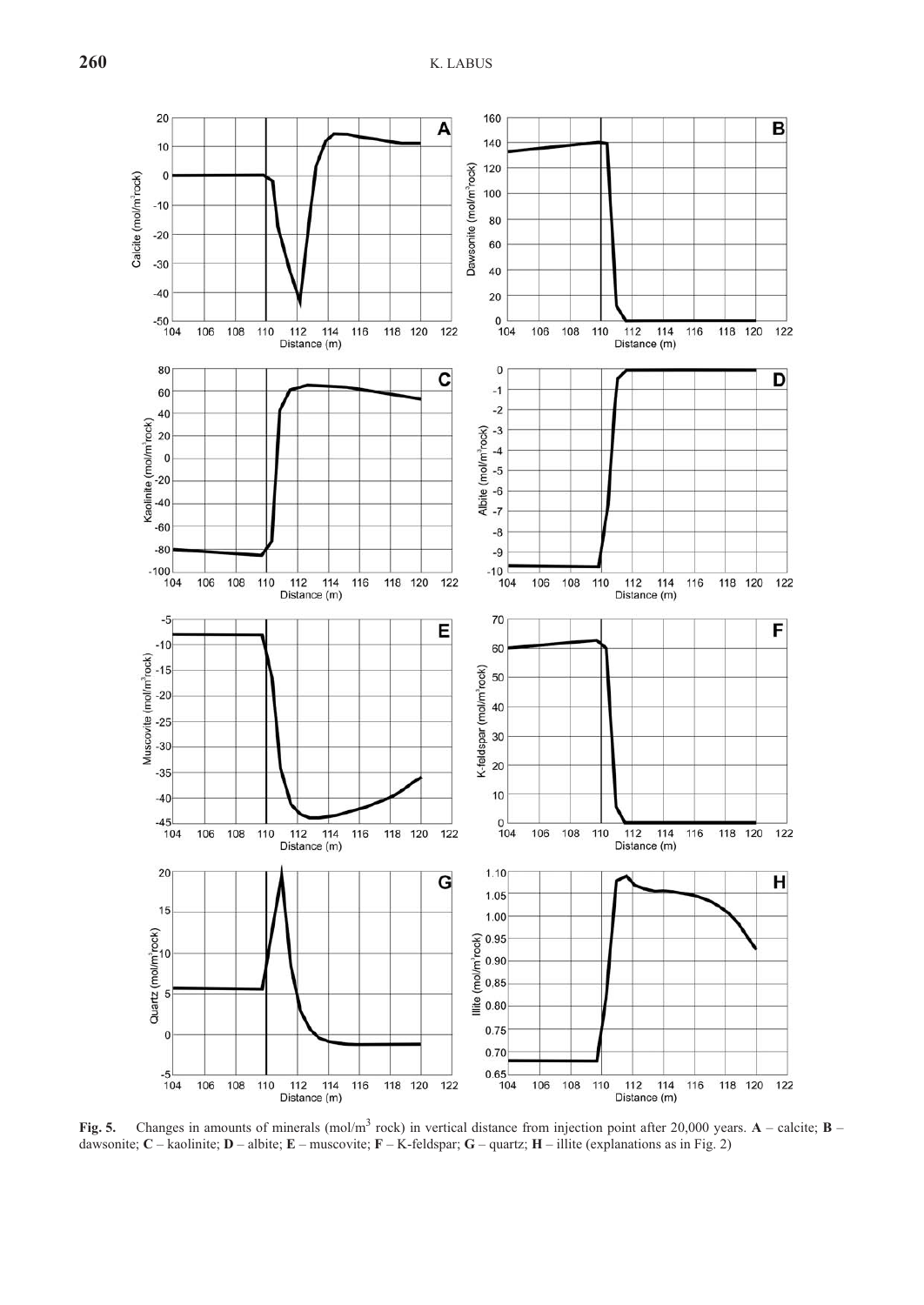

Fig. 6. Changes in amounts of gypsum (mol/m<sup>3</sup> rock) in vertical distance from injection point after 20,000 years (explanations as in Fig. 2)



6  $\overline{4}$  $\overline{\mathbf{c}}$ Gypsum (mol/m<sup>3</sup>rock)  $\overline{0}$  $-2$  $-4$  $-6$  $-\xi$  $-10$  $-12$ 104 106 108 110 112 114 116 118 120 122 Distance (m)

Fig. 7. Values of porosity in vertical distance from injection point after  $20,000$  years (explanations as in Fig. 2)

**Fig. 8.** Mass fraction of CO<sub>2(aq)</sub> – **A**, and density of CO<sub>2</sub> (kg/m<sup>3</sup>) – **B** in vertical distance from injection point after 20,000 years (explanations as in the Fig. 2)

In the aquifer analyzed, the only mineral capable of trapping  $CO<sub>2</sub>$  is dawsonite, which is a secondary mineral in this formation. In the case of the caprock, where primary calcite is present, the dissolution of this mineral is in the lower zone, whereas at the upper zone of the cap rock, calcite precipitation efficiently blocks  $CO<sub>2</sub>$ .

When observing the effects of mineralogical changes in the rocks analyzed, it should be noted that the processes, occurring in the contact zone between the aquifer and insulating layers, were different from those that were operating in other parts of them  $(e.g., Figs 5, 8)$ . This can be explained by a high gas saturation in the roof of the aquifer, and the formation of a front of pore fluids, migrating outward from the center of the contact (interface) zone, between the aquifer and the caprock. As a result of the phenomena described from the contact zone, the process of  $CO<sub>2</sub>$  desequestration, associated with the dissolution of carbonate minerals, was operating in the lower part of caprock (Fig. 9).

## **CON CLU SIONS**

When modelling the impact of  $CO<sub>2</sub>$  storage on the aquifer and caprock contact zone, it was noted that small decreases in porosity, resulting from a positive balance of the secondary minerals volume, were visible mainly in the aquifer rocks. Porosity remained almost constant in the caprock, which is advantageous for the sealing properties of the repository.

It also was observed that the mineralogical changes, visible in the contact zone, were different from those that occurred in the remaining parts. This can be explained by the high gas saturation in the aquifer roof, on the other hand, by the formation of a front of pore fluids migrating outwards from the center of the contact zone of both rock types. These mechanisms caused the temporary release of  $CO<sub>2</sub>$  at the base of the insulating layer, associated with the dissolution of carbonate minerals.

The practical application for the results of this study are assessment of the amounts of carbon dioxide, trapped by dissolution and in mineral phases, and also evaluation of the petro-structural consequences of  $CO<sub>2</sub>$  injection into saline aquifers of the Upper Silesian Coal Basin. This allows the estimation of the suitability of the formations for  $CO<sub>2</sub>$  storage.

#### **Ac knowl edg ments**

Alla Shogenova (Tallinn University of Technology) and Adam Wójcicki from (Polish Geological Institute) are acknowledged for their comments, which contributed to improvements to of the article.